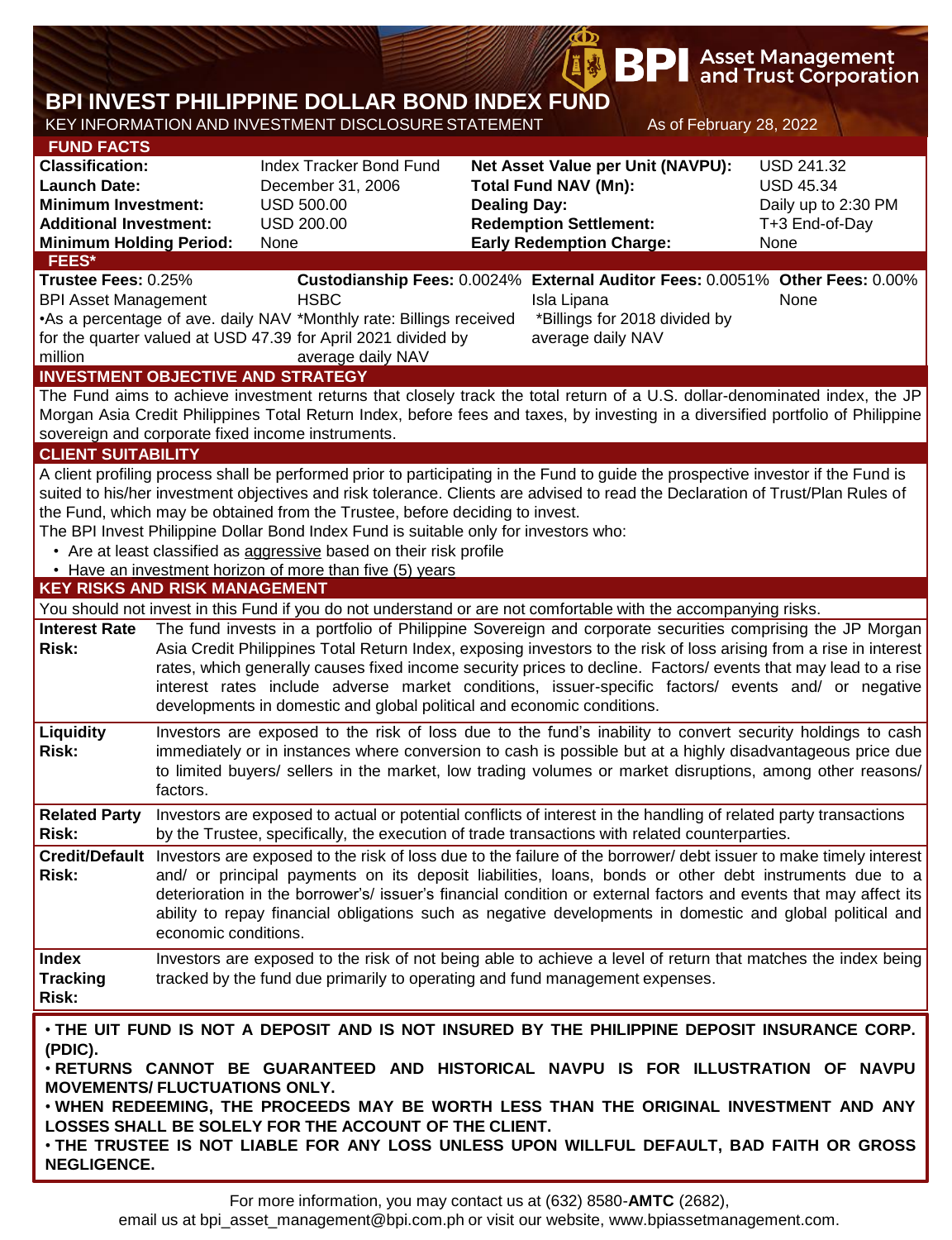## **FUND PERFORMANCE AND STATISTICS AS OF FEBRUARY 28, 2022**

(Purely for reference purposes and is not a guarantee of future results)



**Fund -3.28 -5.04 -6.60 -3.59 10.79 141.32 Benchmark** -3.47 -5.11 -6.67 -3.51 11.93 155.68

\*Benchmark is the JP Morgan Asia Credit Philippines Total Return

Feb-15 Feb-16 Feb-17 Feb-18 Feb-19 Feb-20 Feb-21 Feb-22

**Fund -3.59 -1.03 3.47 3.93 3.20 5.98 Benchmark** -3.51 -0.82 3.83 4.26 3.52 6.38

**Fund -5.97 0.26 6.87 13.27 -0.73 5.85 Benchmark** -6.17 0.58 7.30 13.95 -0.61 6.36

**1 mo 3 mo 6 mo 1YR 3YRS S.I.<sup>2</sup>**

**1YR 2YRS 3YRS 4YRS 5YRS S.I.**

**YTD 2021 2020 2019 2018 2017**

| NAVPU over the past 12 months        |        |  |  |  |  |  |
|--------------------------------------|--------|--|--|--|--|--|
| Highest                              | 258.40 |  |  |  |  |  |
| Lowest                               | 241.32 |  |  |  |  |  |
| <b>STATISTICS</b>                    |        |  |  |  |  |  |
| <b>Weighted Ave Duration (Yrs)</b>   | 7.01   |  |  |  |  |  |
| Volatility, Past 1 Year (%) 3        | 5.17   |  |  |  |  |  |
| Port. Weighted Yield to Maturity (%) | 3.80   |  |  |  |  |  |
| <b>Current Number of Holdings</b>    | 72     |  |  |  |  |  |
| Tracking Error $(3-Yr)^4$ (%)        |        |  |  |  |  |  |

<sup>1</sup>Returns are net of fees.

<sup>2</sup>Since Inception

<sup>3</sup>Measures the degree to which the Fund fluctuates vis-à-vis its average return over a period of time.

<sup>4</sup>Measure of deviation between the Fund's return and benchmark returns. A lower number means the Fund's return is closely aligned with the benchmark. 5 Includes accrued income, investment securities purchased, accrued expenses, etc.

\*Declaration of Trust is available upon request through branch of account.

| <b>PORTFOLIO COMPOSITION</b>                        |           | <b>TOP TEN HOLDINGS</b> |                 |           |
|-----------------------------------------------------|-----------|-------------------------|-----------------|-----------|
| <b>Allocation</b>                                   | % of Fund | Name                    | <b>Maturity</b> | % of Fund |
| Government                                          | 57.18     | <b>RoP Bonds</b>        | 2/2/2030        |           |
| Corporates                                          | 41.32     | <b>RoP</b> Bonds        | 2/1/2028        |           |
| Cash                                                | 0.22      |                         |                 |           |
| Time deposits and money market                      | 0.92      | <b>RoP</b> Bonds        | 10/23/2034      |           |
| Other receivables – net of liabilities <sup>5</sup> | 0.36      | <b>RoP</b> Bonds        | 1/14/2031       |           |
| <b>Maturity Profile</b>                             |           | <b>RoP Bonds</b>        | 1/21/2024       |           |
| Cash and Less than 1 Year                           | 4.50      | <b>RoP Bonds</b>        | 2/2/2042        |           |
| Between 1 and 3 Years                               | 20.24     | <b>RoP Bonds</b>        | 7/6/2046        |           |
| Between 3 and 5 Years                               | 19.81     | <b>RoP Bonds</b>        | 3/1/2041        |           |
| Between 5 and 7 Years                               | 7.67      | <b>RoP Bonds</b>        | 1/20/2040       |           |
| Between 7 and 10 Years                              | 22.15     |                         |                 |           |
| More than 10 Years                                  | 25.63     | <b>RoP Bonds</b>        | 3/16/2025       |           |

## **RELATED PARTY TRANSACTIONS\***

**CUMULATIVE PERFORMANCE (%) <sup>1</sup>**

Index

**ANNUALIZED PERFORMANCE (%) <sup>1</sup>**

**CALENDAR YEAR PERFORMANCE (%) <sup>1</sup>**

The Fund has investments and trade transactions with BPI Asset Management and Trust Corporation (BPI AMTC):

Ayala Corporation – USD 0.87 million, AC Energy – USD 1.04 million, Bank of the Philippine Islands – USD 0.42 million Globe Telecom – USD 0.71 million

Investments in the said outlets were approved by the BPI AMTC's Board of Directors. Likewise, all related party transactions are conducted on an arm's length and best execution basis and within established limits.

Related party in accordance with BPI AMTC's internal policy.